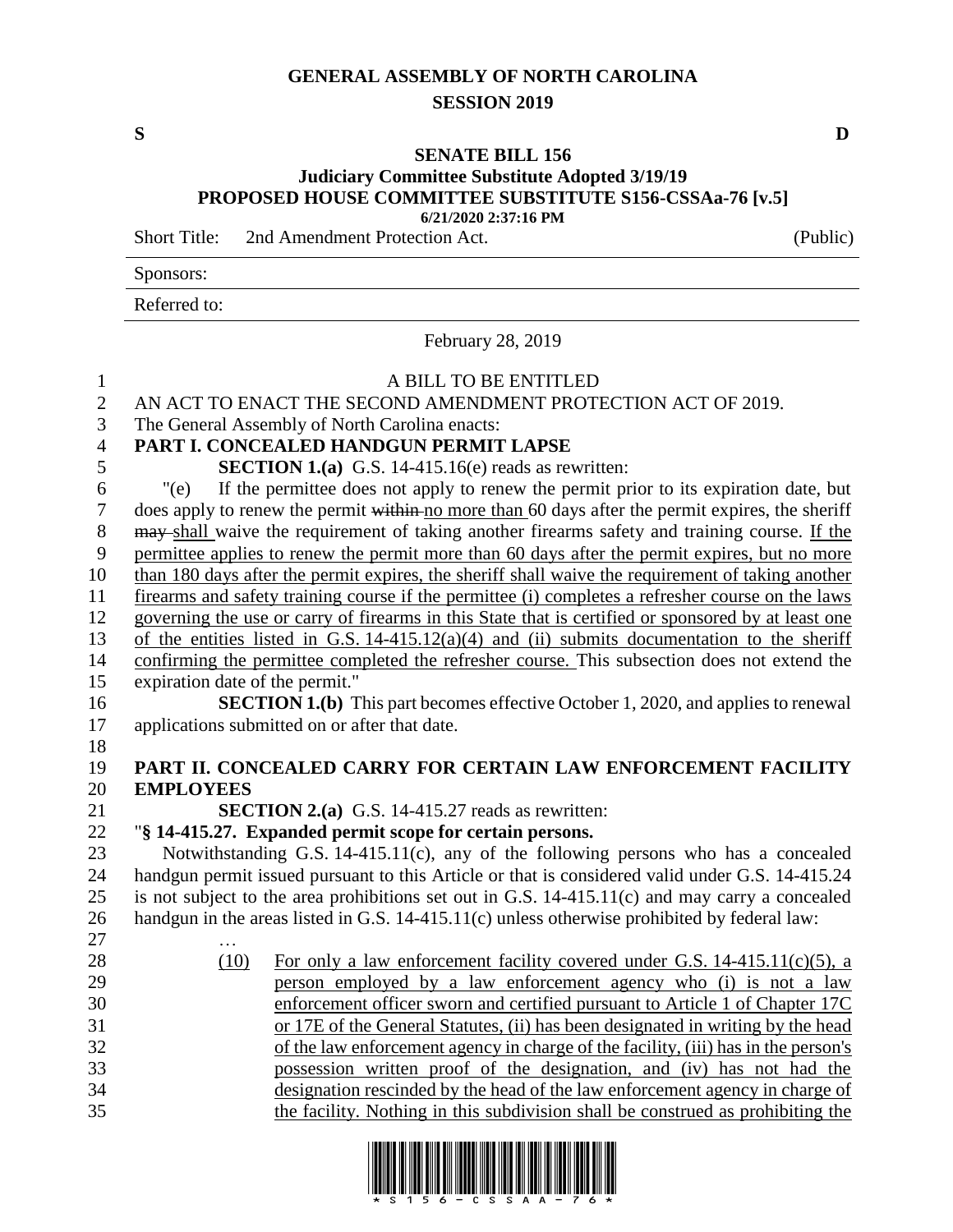|                 |                                                                                           | <b>General Assembly Of North Carolina</b>                                                                                                                                                       | <b>Session 2019</b> |  |  |
|-----------------|-------------------------------------------------------------------------------------------|-------------------------------------------------------------------------------------------------------------------------------------------------------------------------------------------------|---------------------|--|--|
|                 |                                                                                           | head of the law enforcement agency in charge of a facility from rescinding                                                                                                                      |                     |  |  |
|                 |                                                                                           | any written designation described in this subdivision."                                                                                                                                         |                     |  |  |
|                 |                                                                                           | <b>SECTION 2.(b)</b> This part becomes effective July 1, 2020, and applies to offenses                                                                                                          |                     |  |  |
|                 |                                                                                           | committed on or after that date.                                                                                                                                                                |                     |  |  |
|                 |                                                                                           |                                                                                                                                                                                                 |                     |  |  |
|                 |                                                                                           | PART III. CONCEALED CARRY FOR CERTAIN EMERGENCY MEDICAL                                                                                                                                         |                     |  |  |
|                 | <b>SERVICES PERSONNEL</b>                                                                 |                                                                                                                                                                                                 |                     |  |  |
|                 |                                                                                           | <b>SECTION 3.(a)</b> G.S. 14-269 reads as rewritten:                                                                                                                                            |                     |  |  |
|                 |                                                                                           | "§ 14-269. Carrying concealed weapons.                                                                                                                                                          |                     |  |  |
| (a)             |                                                                                           | It shall be unlawful for any person willfully and intentionally to carry concealed about<br>his or her person any bowie knife, dirk, dagger, slung shot, loaded cane, metallic knuckles, razor, |                     |  |  |
|                 |                                                                                           | shuriken, stun gun, or other deadly weapon of like kind, except when the person is on the person's                                                                                              |                     |  |  |
| own premises.   |                                                                                           |                                                                                                                                                                                                 |                     |  |  |
| .               |                                                                                           |                                                                                                                                                                                                 |                     |  |  |
| (b)             |                                                                                           | This prohibition shall not apply to the following persons:                                                                                                                                      |                     |  |  |
|                 |                                                                                           |                                                                                                                                                                                                 |                     |  |  |
|                 | (10)                                                                                      | Emergency medical services personnel, as defined in G.S. 131E-155, while                                                                                                                        |                     |  |  |
|                 |                                                                                           | on duty, who are deployed as part of their official duties providing tactical                                                                                                                   |                     |  |  |
|                 |                                                                                           | medical assistance to law enforcement in an emergency situation, including a                                                                                                                    |                     |  |  |
|                 |                                                                                           | Special Weapons and Tactics (SWAT) operation. In order to qualify under                                                                                                                         |                     |  |  |
|                 |                                                                                           | this subdivision, emergency medical services personnel shall have completed                                                                                                                     |                     |  |  |
|                 |                                                                                           | an approved tactical medical assistance course for supporting tactical law                                                                                                                      |                     |  |  |
|                 |                                                                                           | enforcement operations. An approved course shall (i) include an element on<br>firearms safety and training, (ii) include instruction in the laws of this State                                  |                     |  |  |
|                 |                                                                                           | governing the use of deadly force, and (iii) require training and qualification                                                                                                                 |                     |  |  |
|                 |                                                                                           | on all weapons systems, both lethal and less than lethal, deemed necessary by                                                                                                                   |                     |  |  |
|                 |                                                                                           | any law enforcement agency the emergency medical services personnel                                                                                                                             |                     |  |  |
|                 |                                                                                           | supports. For purposes of this subdivision, an approved course shall be any                                                                                                                     |                     |  |  |
|                 |                                                                                           | course which satisfies the requirements of this subdivision and is certified or                                                                                                                 |                     |  |  |
|                 |                                                                                           | sponsored by one or more of the following organizations:                                                                                                                                        |                     |  |  |
|                 |                                                                                           | The North Carolina Criminal Justice Education and Training<br>a.                                                                                                                                |                     |  |  |
|                 |                                                                                           | <b>Standards Commission.</b>                                                                                                                                                                    |                     |  |  |
|                 |                                                                                           | The National Rifle Association.<br><u>b.</u>                                                                                                                                                    |                     |  |  |
|                 |                                                                                           | A law enforcement agency, college, private or public institution or<br>$\underline{c}$ .                                                                                                        |                     |  |  |
|                 |                                                                                           | organization, or firearms training school, taught by instructors                                                                                                                                |                     |  |  |
|                 |                                                                                           | certified by the North Carolina Criminal Justice Education and                                                                                                                                  |                     |  |  |
|                 |                                                                                           | <b>Training Standards Commission or the National Rifle Association.</b>                                                                                                                         |                     |  |  |
|                 |                                                                                           | Every instructor of an approved course shall file a copy of the course                                                                                                                          |                     |  |  |
|                 |                                                                                           | description, outline, and proof of certification annually, or upon modification                                                                                                                 |                     |  |  |
|                 |                                                                                           | of the course if more frequently, with the North Carolina Criminal Justice                                                                                                                      |                     |  |  |
| $\ldots$ "      |                                                                                           | Education and Training Standards Commission.                                                                                                                                                    |                     |  |  |
|                 |                                                                                           | <b>SECTION 3.(b)</b> This part becomes effective December 1, 2020, and applies to                                                                                                               |                     |  |  |
|                 |                                                                                           | offenses committed on or after that date.                                                                                                                                                       |                     |  |  |
|                 |                                                                                           |                                                                                                                                                                                                 |                     |  |  |
|                 |                                                                                           | PART IV. CONCEALED CARRY ON ROADS THROUGH EDUCATIONAL                                                                                                                                           |                     |  |  |
| <b>PROPERTY</b> |                                                                                           |                                                                                                                                                                                                 |                     |  |  |
|                 |                                                                                           | <b>SECTION 4.(a)</b> G.S. 14-269.2 is amended by adding a new subsection to read:                                                                                                               |                     |  |  |
|                 |                                                                                           | " $(k2)$ The provisions of this section shall not apply to a person in a vehicle on a road not                                                                                                  |                     |  |  |
|                 |                                                                                           | maintained by the school that crosses the educational property if the person has a weapon,                                                                                                      |                     |  |  |
|                 | including an open or concealed handgun, within the locked vehicle, and the person remains |                                                                                                                                                                                                 |                     |  |  |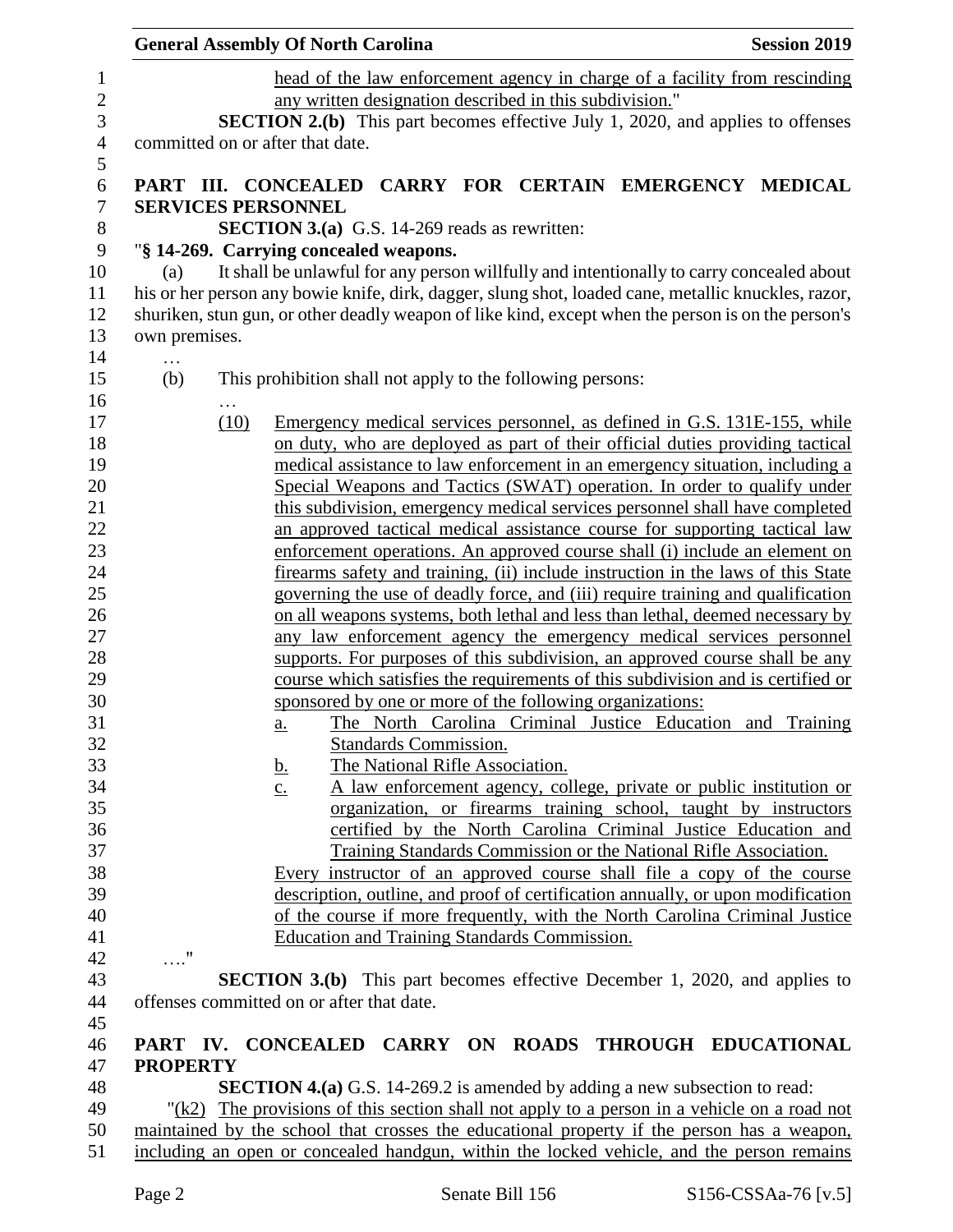|                       |                               | <b>General Assembly Of North Carolina</b>                                                                                       | <b>Session 2019</b> |
|-----------------------|-------------------------------|---------------------------------------------------------------------------------------------------------------------------------|---------------------|
| $\mathbf{1}$          |                               | within the locked vehicle while crossing the educational property and only unlocks the vehicle                                  |                     |
| $\sqrt{2}$            |                               | to allow the entrance or exit of another person."                                                                               |                     |
| 3                     |                               | <b>SECTION 4.(b)</b> This part becomes effective December 1, 2020, and applies to                                               |                     |
| $\overline{4}$<br>5   |                               | offenses committed on or after that date.                                                                                       |                     |
| 6                     |                               | PART V. DEVELOP COMPREHENSIVE FIREARM EDUCATION AND WILDLIFE                                                                    |                     |
| $\boldsymbol{7}$      |                               | <b>CONSERVATION COURSES</b>                                                                                                     |                     |
| $8\,$<br>$\mathbf{9}$ | adding a new section to read: | <b>SECTION 5.(a)</b> Article 8 of Chapter 115C of the General Statutes is amended by                                            |                     |
| 10                    |                               | "§ 115C-81.90. Firearm Safety Elective Course.                                                                                  |                     |
| 11                    |                               |                                                                                                                                 |                     |
|                       |                               | The State Board of Education, in consultation with law enforcement agencies and firearms                                        |                     |
| 12                    |                               | associations, shall develop a comprehensive firearm education course that can be offered as an                                  |                     |
| 13                    |                               | elective at the high school level to facilitate the learning of science, technology, engineering, and                           |                     |
| 14                    |                               | mathematics (STEM) principles. The firearm safety course shall include history, mathematics,                                    |                     |
| 15                    |                               | and firearms functions and applications. Firearm safety shall be a key component of the course                                  |                     |
| 16                    |                               | of study. The course shall rely on input from law enforcement agencies and firearms associations                                |                     |
| 17                    |                               | as well as related scientific engineering and design-related educational sources. The course of                                 |                     |
| 18                    |                               | instruction shall not permit the use or presence of live ammunition. The course shall be conducted                              |                     |
| 19                    |                               | under the supervision of an adult who has been approved by the school principal in accordance                                   |                     |
| 20                    | with G.S. $14-269.2(g)(1)$ ." |                                                                                                                                 |                     |
| 21                    |                               | <b>SECTION 5.(b)</b> Article 8 of Chapter 115C of the General Statutes is amended by                                            |                     |
| 22                    | adding a new section to read: |                                                                                                                                 |                     |
| 23                    |                               | "§ 115C-81.95. Wildlife Conservation Elective Course.                                                                           |                     |
| 24                    |                               | The State Board of Education, in consultation with the Wildlife Resources Commission, the                                       |                     |
| 25                    |                               | Division of Marine Fisheries, and the Wildlife Management Institute, shall develop a                                            |                     |
| 26                    |                               | comprehensive course on the North American Model for Wildlife Conservation that can be                                          |                     |
| 27                    |                               | offered as an elective at the high school level."                                                                               |                     |
| 28                    |                               | <b>SECTION 5.(c)</b> There is appropriated from the General Fund to the Department of                                           |                     |
| 29                    |                               | Public Instruction the sum of twenty-five thousand dollars (\$25,000) for the 2020-2021 fiscal                                  |                     |
| 30                    |                               | year to develop a curriculum for the elective courses established in subsections (a) and (b) of this                            |                     |
| 31                    | section.                      |                                                                                                                                 |                     |
| 32                    |                               | <b>SECTION 5.(d)</b> This part is effective when it becomes law. Subsections (a) and (b)                                        |                     |
| 33                    |                               | of this part apply beginning with the 2020-2021 school year.                                                                    |                     |
| 34                    |                               |                                                                                                                                 |                     |
| 35                    |                               | PART VI. RESTORE CERTAIN FIREARM RIGHTS<br><b>SECTION 6.(a)</b> G.S. 14-415.1 is amended by adding two new subsections to read: |                     |
| 36<br>37              | " $(f)$                       | This section does not apply to, there is no disentitlement under this section for, and                                          |                     |
|                       |                               |                                                                                                                                 |                     |
| 38<br>39              | following criteria:           | the firearms rights as defined in G.S. 14-415.4 are restored to, any person who satisfies all of the                            |                     |
| 40                    |                               | The person's firearms rights were restored prior to December 1, 1995, and the                                                   |                     |
| 41                    | $\Omega$                      | forfeiture of the person's firearms rights on December 1, 1995, occurred only                                                   |                     |
| 42                    |                               | because amendments to G.S. 14-415.1, enacted by S.L. 1995-487 and further                                                       |                     |
| 43                    |                               | amended by S.L. 2004-186 and applicable to any person convicted of a felony                                                     |                     |
| 44                    |                               | before December 1, 1995, became effective.                                                                                      |                     |
| 45                    |                               | The person's felony convictions prior to December 1, 1995, are only for                                                         |                     |
| 46                    | <u>(2)</u>                    | nonviolent felonies as defined in G.S. 14-415.4.                                                                                |                     |
| 47                    | (3)                           | The person has not been convicted of any subsequent felony on or after                                                          |                     |
| 48                    |                               | December 1, 1995, that would require forfeiture of the person's firearms rights                                                 |                     |
| 49                    |                               | and cause the person to be disentitled under this section.                                                                      |                     |
|                       |                               |                                                                                                                                 |                     |